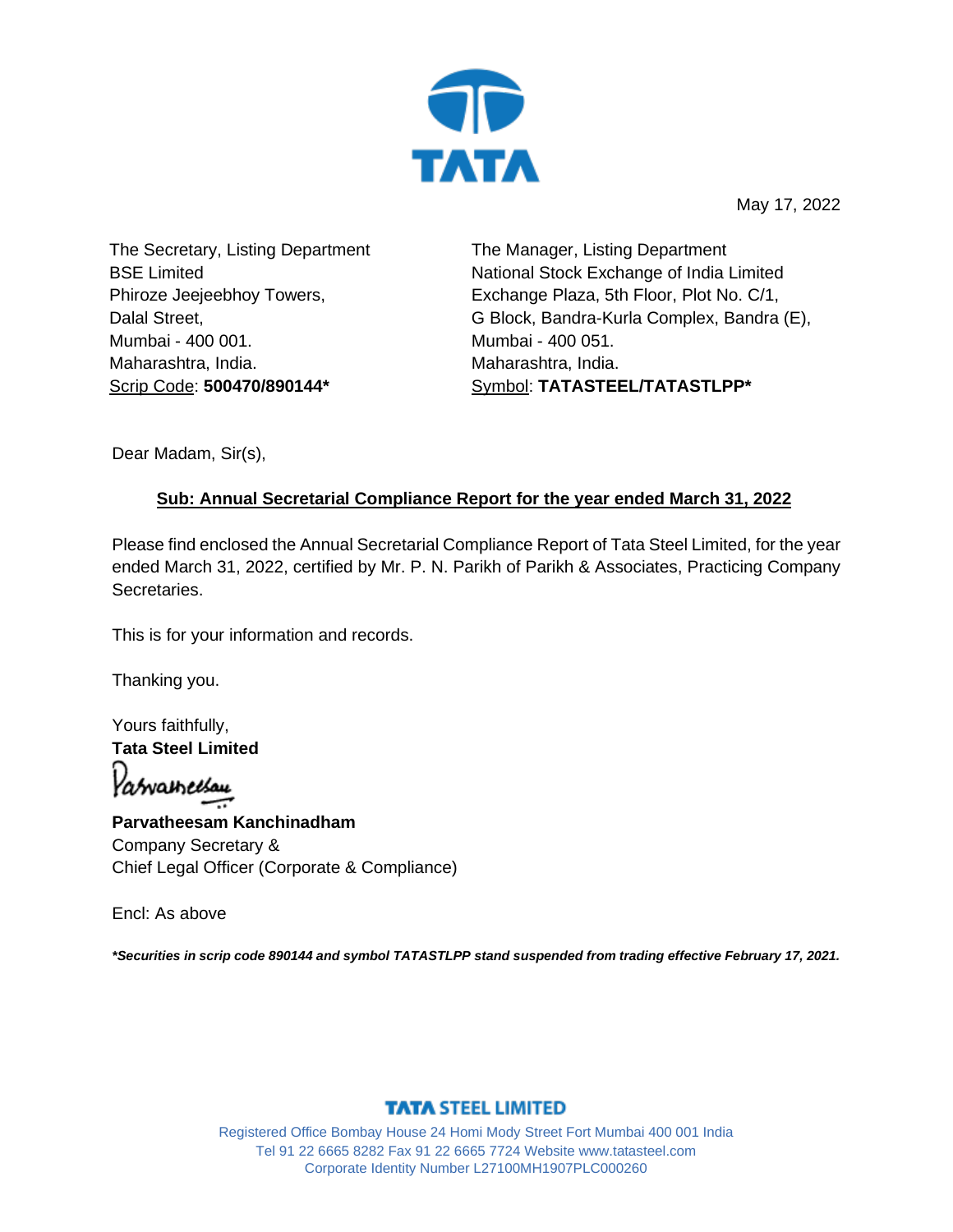

Secretarial Compliance Report of Tata Steel Limited for the year ended March 31, 2022

To, **Tata Steel Limited,**  Bombay House, 24, Homi Mody Street, Mumbai-400001

We, Parikh &Associates have examined:

- a) All the documents and records made available to us and explanation provided by **Tata Steel Limited** ("the listed entity"),
- b) The filings/ submissions made by the listed entity to the stock exchanges,
- c) The website of the listed entity,
- d) All other documents/ filings, as may be relevant, which has been relied upon to make this certification,

for the year ended March 31, 2022 ("Review Period") in respect of compliance with the provisions of:

- a) the Securities and Exchange Board of India Act, 1992 ("SEBI Act") and the Regulations, circulars, guidelines issued thereunder; and
- b) the Securities Contracts (Regulation) Act, 1956 ("SCRA"), rules made thereunder and the Regulations, circulars, guidelines issued thereunder by the Securities and Exchange Board of India ("SEBI");

The specific Regulations (including amendments, modifications from time to time), whose provisions and the circulars/ guidelines issued thereunder, have been examined, include:-

- a) The Securities and Exchange Board of India (Listing Obligations and Disclosure Requirements ) Regulations, 2015;
- b) The Securities and Exchange Board of India (Issue of Capital and Disclosure Requirements) Regulations, 2018;
- c) The Securities and Exchange Board of India (Substantial Acquisition of Shares and Takeovers) Regulations, 2011;
- d) The Securities and Exchange Board of India (Buyback of Securities) Regulations, 2018;(Not applicable to the company during the review period)
- e) The Securities and Exchange Board of India (Share Based Employee Benefits) Regulations, 2014 and Securities and Exchange Board of India (Share Based Employee Benefits and Sweat Equity) Regulations, 2021; (Not applicable to the company during the review period)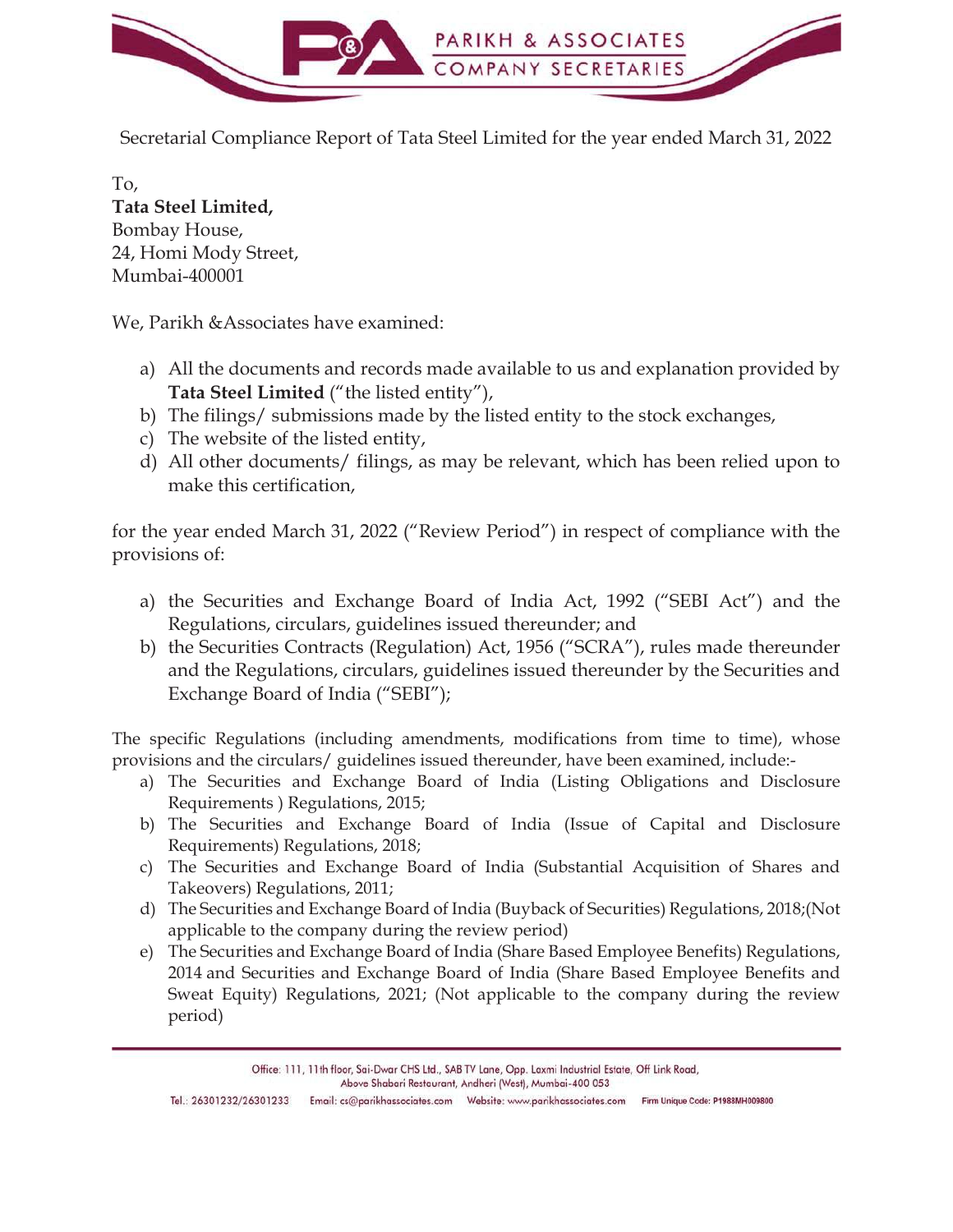- f) The Securities and Exchange Board of India (Issue and Listing of Debt Securities) Regulations, 2008 and The Securities and Exchange Board of India (Issue and Listing of Non-Convertible Securities) Regulations, 2021;
- g) The Securities and Exchange Board of India (Issue and Listing of Non-Convertible Redeemable Preference Shares) Regulations, 2013; (Not applicable to the company during the review period) and The Securities and Exchange Board of India (Issue and Listing of Non-Convertible Securities) Regulations, 2021;
- h) The Securities and Exchange Board of India (Prohibition of Insider Trading) Regulations, 2015;
- i) The Securities and Exchange Board of India (Depositories and Participant) Regulations, 2018;

and circulars/ guidelines issued thereunder;

and based on the above examination and considering the relaxations granted by the Ministry of Corporate Affairs and Securities and Exchange Board of India warranted due to the spread of the COVID-19 pandemic, We hereby report that, during the Review Period:

a) The listed entity has complied with the provisions of the above Regulations and circulars/guidelines issued thereunder, except in respect of matters specified below:-

| Sr. | <b>Compliance Requirement</b> | <b>Deviations</b> | Observations/  |  |  |
|-----|-------------------------------|-------------------|----------------|--|--|
| No. | (Regulations / circulars/     |                   | Remarks of the |  |  |
|     | guidelines including          |                   | Practicing     |  |  |
|     | specific clause)              |                   | Company        |  |  |
|     |                               |                   | Secretary      |  |  |
| NH  |                               |                   |                |  |  |

- b) The listed entity has maintained proper records under the provisions of the above Regulations and circulars/ guidelines issued thereunder in so far as it appears from our examination of those records.
- c) The following are the details of actions taken against the listed entity/its promoters/directors/material subsidiaries either by SEBI or by Stock Exchanges (including under the Standard Operating Procedures issued by SEBI through various circulars) under the aforesaid Acts/Regulations and circulars/ guidelines issued thereunder:

| Sr. | <b>Action taken</b> | Details of | Details of      | Observations/  |  |  |
|-----|---------------------|------------|-----------------|----------------|--|--|
| No. | by                  | violation  | action taken    | remarks of the |  |  |
|     |                     |            | E.g. fines,     | Practicing     |  |  |
|     |                     |            | warning letter, | Company        |  |  |
|     |                     |            | debarment, etc. | Secretary, if  |  |  |
|     |                     |            |                 | any.           |  |  |
| NIL |                     |            |                 |                |  |  |